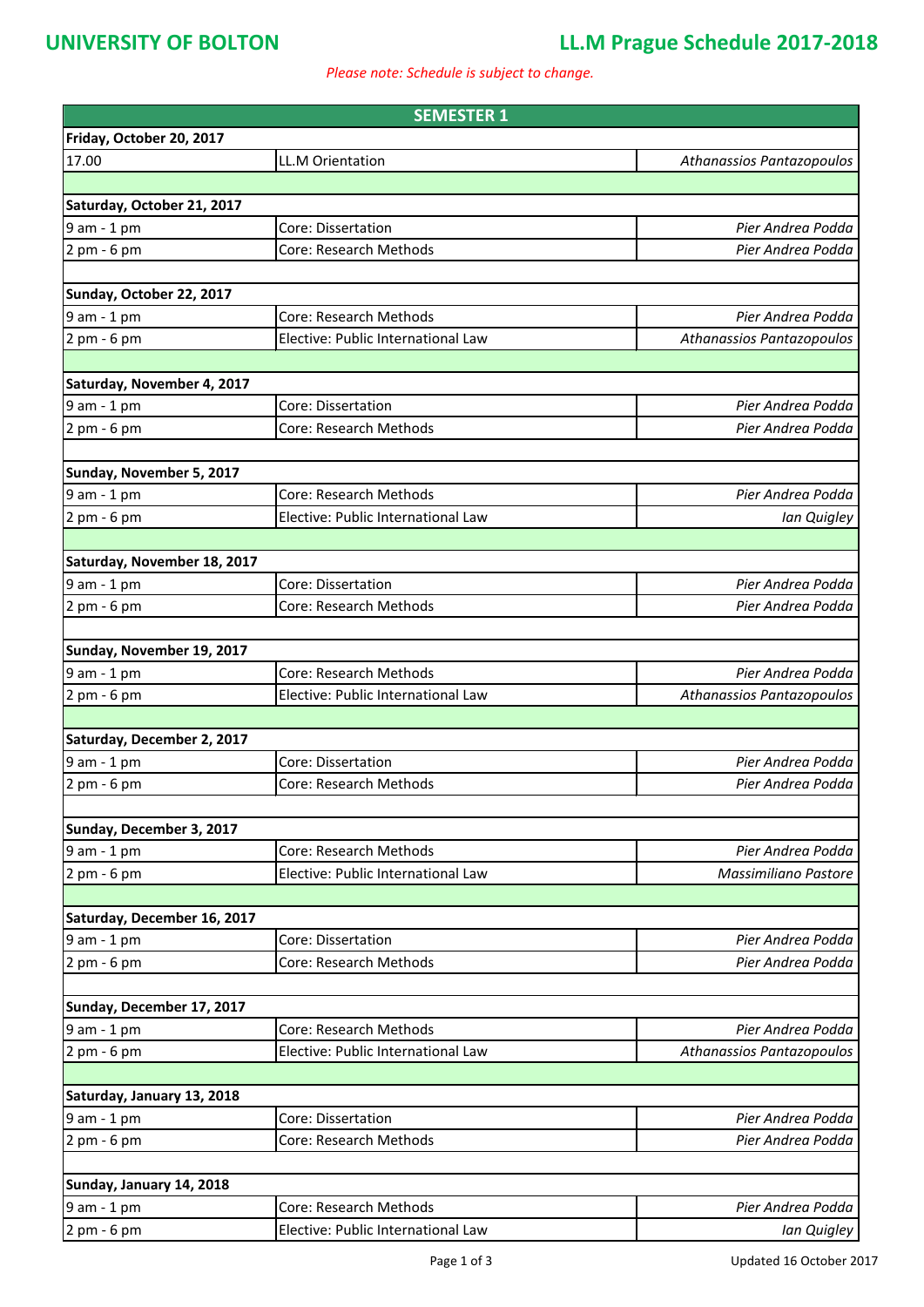## **UNIVERSITY OF BOLTON LL.M Prague Schedule 2017-2018**

| Saturday, January 27, 2018    |                                    |                           |
|-------------------------------|------------------------------------|---------------------------|
| $9$ am - 1 pm                 | Core: Dissertation                 | Pier Andrea Podda         |
| $2 \text{ pm} - 6 \text{ pm}$ | Core: Research Methods             | Pier Andrea Podda         |
| Sunday, January 28, 2018      |                                    |                           |
| $9$ am - 1 pm                 | Core: Research Methods             | Pier Andrea Podda         |
| $2$ pm - 6 pm                 | Elective: Public International Law | Athanassios Pantazopoulos |

| Saturday, February 10, 2018                           |                           |
|-------------------------------------------------------|---------------------------|
|                                                       |                           |
| 9 am - 1 pm<br>Elective: EU Law                       | Ian Quigley               |
| 2 pm - 6 pm<br>Elective: International Business Law   | Massimiliano Pastore      |
|                                                       |                           |
| Sunday, February 11, 2018                             |                           |
| 9 am - 1 pm<br>Elective: EU Law                       | Athanassios Pantazopoulos |
| Elective: Law of International Trade<br>2 pm - 6 pm   | Pier Andrea Podda         |
|                                                       |                           |
| Saturday, February 24, 2018                           |                           |
| 9 am - 1 pm<br>Elective: EU Law                       | Ian Quigley               |
| 2 pm - 6 pm<br>Electiv: International Business Law    | Massimiliano Pastore      |
|                                                       |                           |
| Sunday, Febrary 25, 2018                              |                           |
| Elective: EU Law<br>9 am - 1 pm                       | Athanassios Pantazopoulos |
| Elective: Law of International Trade<br>$2 pm - 6 pm$ | Pier Andrea Podda         |
|                                                       |                           |
| Saturday, March 10, 2018                              |                           |
| Elective: EU Law<br>9 am - 1 pm                       | Ian Quigley               |
| Elective: International Business Law<br>2 pm - 6 pm   | Massimiliano Pastore      |
|                                                       |                           |
| <b>Sunday, March 11, 2018</b>                         |                           |
| Elective: EU Law<br>9 am - 1 pm                       | Athanassios Pantazopoulos |
| Elective: Law of International Trade<br>2 pm - 6 pm   | Pier Andrea Podda         |
|                                                       |                           |
| Saturday, March 24, 2018                              |                           |
| 9 am - 1 pm<br>Elective: EU Law                       | Ian Quigley               |
| Elective: International Business Law<br>$2$ pm - 6 pm | Massimiliano Pastore      |
|                                                       |                           |
| Sunday, March 25, 2018                                |                           |
| Elective: EU Law<br>9 am - 1 pm                       | Athanassios Pantazopoulos |
| 2 pm - 6 pm<br>Elective: Law of International Trade   | Pier Andrea Podda         |
|                                                       |                           |
| Saturday, April 7, 2018                               |                           |
| Elective: EU Law<br>9 am - 1 pm                       | Ian Quigley               |
| Elective: International Business Law<br>2 pm - 6 pm   | Massimiliano Pastore      |
|                                                       |                           |
| Sunday, April 8, 2018                                 |                           |
| Electiv: EU Law<br>9 am - 1 pm                        | Athanassios Pantazopoulos |
| Elective: Law of International Trade<br>2 pm - 6 pm   | Pier Andrea Podda         |
|                                                       |                           |
| Saturday, April 21, 2018                              |                           |
| Elective: EU Law<br>9 am - 1 pm                       | Ian Quigley               |
| Elective: International Business Law<br>2 pm - 6 pm   | Massimiliano Pastore      |